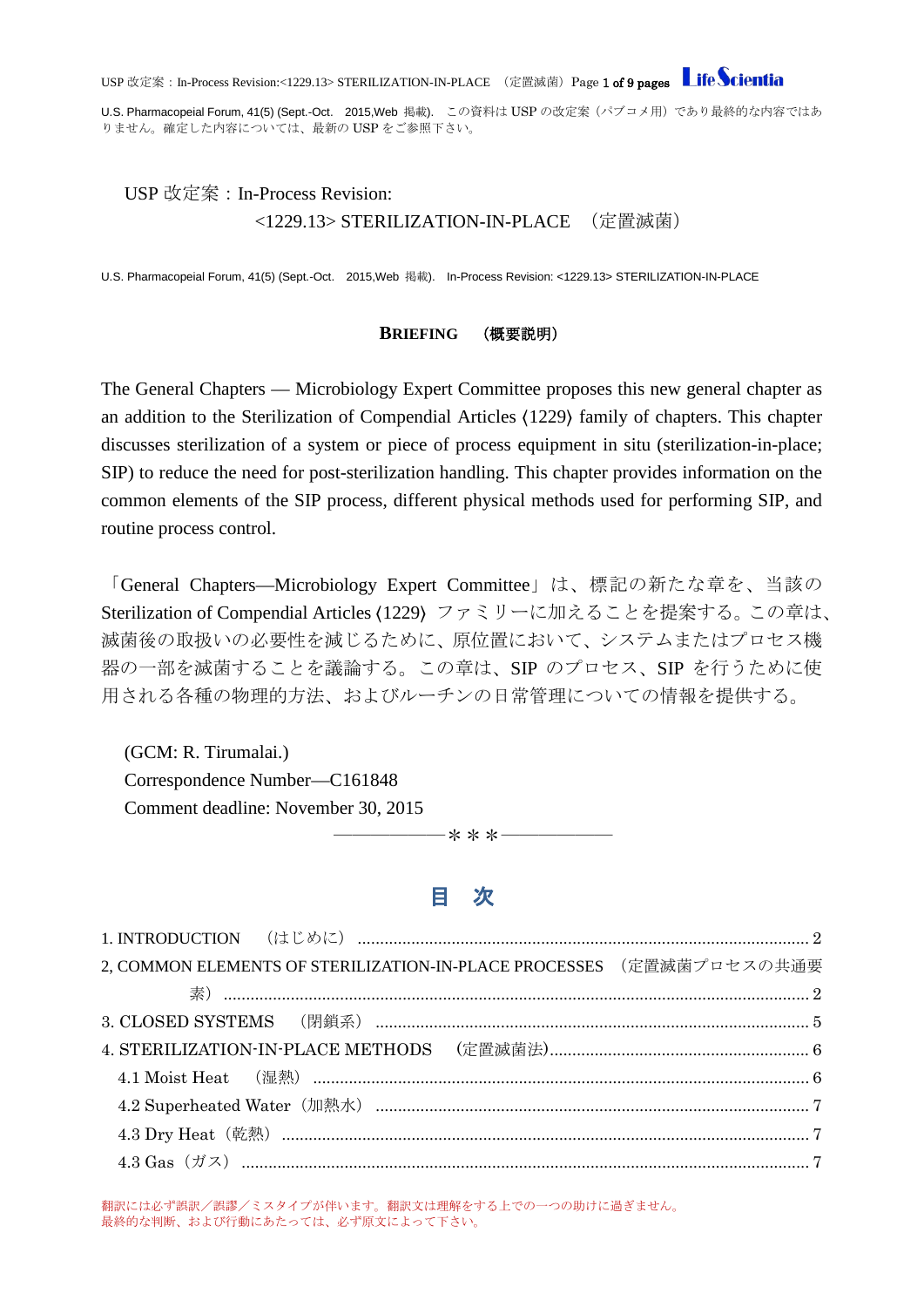USP 改定案: In-Process Revision:<1229.13> STERILIZATION-IN-PLACE (定置滅菌)Page 2 of 9 pages Life Scientia

U.S. Pharmacopeial Forum, 41(5) (Sept.-Oct. 2015, Web 掲載). この資料は USP の改定案 (パブコメ用)であり最終的な内容ではあ りません。確定した内容については、最新の USP をご参照下さい。

Add the following:

# 〈1229.13〉 STERILIZATION-IN-PLACE (定置滅菌)

### <span id="page-1-0"></span>1. INTRODUCTION (はじめに)

Sterilization-in-place (SIP) can be defined as the sterilization of a system or piece of process equipment in situ. The purpose of SIP is to eliminate, or greatly reduce, the need for post-sterilization handling, including that necessary to make aseptic connections. Mobile process equipment (e.g., portable tanks, storage vessels, and other equipment), once sterilized in this manner, may be relocated. The SIP process can be carried out by using any of the following physical methods: moist heat, dry heat, gas, liquid, or vapor (described below) according to the approaches described in Sterilization of Compendial Articles 〈1229〉, as adapted for use with the specific equipment or system.

定置滅菌(Sterilization-in-place;SIP)は、「原位置においてシステムを、またはプロセス機器の一部を滅 菌すること」として定義することが出来る。SIP の目的は、無菌的な接続をする必要性を含めて滅菌 後の取扱い(post-sterilization handling)を取り除いたり、あるいは大きく減少させたりすることである。こ の方法で滅菌をすれば、移動するプロセス機器(例えば、ポータブルタンク(portable tanks)、保存容器(storage vessels) および その他の機器) を、再配置することが出来るであろう。SIP プロセスは、次の様な物 理的方法の何れかを使用して行うことが出来る。: (USP の) Sterilization of Compendial Articles 〈1229〉に述べられているような、湿熱、乾熱、ガス、液体、またはベイパー(vapor)(以下に述べる)。 それぞれの機器またはシステムでの使用に応じて、それらを選択する。

# <span id="page-1-1"></span>2, COMMON ELEMENTS OF STERILIZATION-IN-PLACE PROCESSES

(定置滅菌プロセスの共通要素)

There are a number of considerations appropriate for the design and use of SIP procedures that apply to all of the sterilization methods:

SIP 法の設計と使用に対して適切な多くの考え方が存在しており、これらは滅菌法の全てにも適用が 出来るものである。:

翻訳には必ず誤訳/誤謬/ミスタイプが伴います。翻訳文は理解をする上での一つの助けに過ぎません。 最終的な判断、および行動にあたっては、必ず原文によって下さい。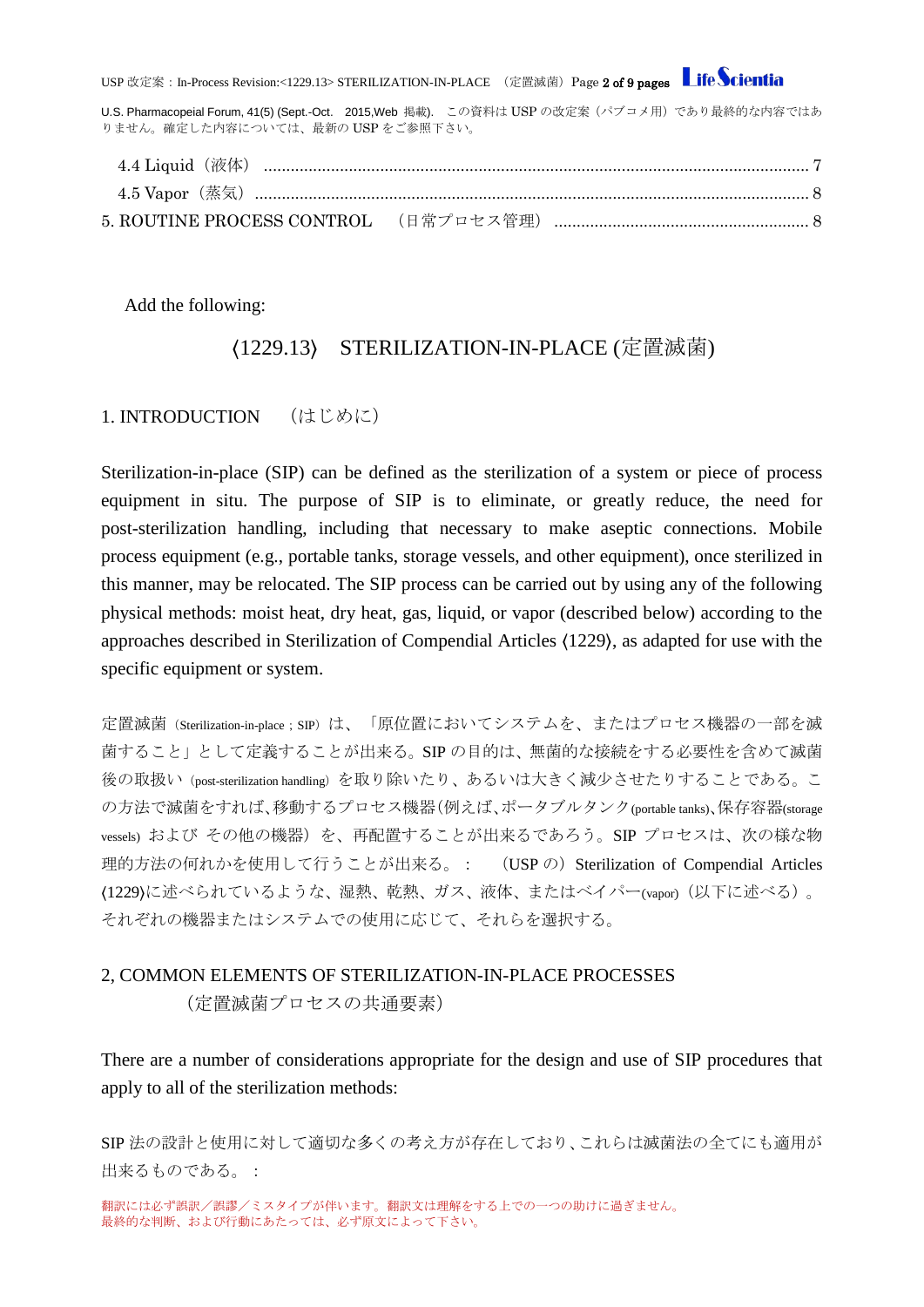USP 改定案: In-Process Revision:<1229.13> STERILIZATION-IN-PLACE (定置滅菌)Page 3 of 9 pages Life Scientia

U.S. Pharmacopeial Forum, 41(5) (Sept.-Oct. 2015, Web 掲載). この資料は USP の改定案 (パブコメ用)であり最終的な内容ではあ りません。確定した内容については、最新の USP をご参照下さい。

• The use of an SIP method is normally associated with a "closed system." Closed systems are almost always sterilized in situ, and the design elements of the typical closed system are consistent with many SIP process needs.

SIP method の使用は、通常は、"閉鎖系 (closed system)"と関連するものである。閉鎖系は殆どの 場合は、原位置(in situ)で滅菌されるものであり、代表的な閉鎖系の設計要素は、多くの SIP プロ セスの必要性と一致するものである。

• For large systems, it may be necessary to sterilize in portions. The individual sterilization processes should overlap to ensure treatment of all internal surfaces.

大型のシステムに対しては、部分ごとに滅菌することが必要になるかも知れない。この個々の滅 菌プロセスは、全ての内部表面の処理が確実となるように、オーバーラップをさせること。

• The focus of the SIP procedure is sterilization of the product contact surfaces (the interior of the system). Demonstration of process lethality relies upon physical measurements and biological indicators. This confirmation should extend to the "sterile boundary" of the system, including vessel headspace, connections to other vessels/equipment, and other parts of the system. The interior surfaces of the process equipment, irrespective of their materials of construction, should be exposed to lethal conditions sufficient to sterilize the system and confirmed as lethal with an appropriate biological challenge.

SIP 方法の焦点をあてる箇所は、製品接触面(システムの内側)の滅菌である。プロセス致死力 (process lethality)の証明は、物理的測定とバイオロジカルインジケータに頼っている。この確認は、そ のシステムの "sterile boundary(無菌的な境界)"にも及ぶべきである。このような"sterile boundary"に は、容器のヘッドスペース、他の容器/機器との接続、およびシステムの他の部分が含まれる。 構造(construction)の材質に係わりなく、プロセス機器の内表面はそのシステムを滅菌するのに十 分な致死的条件(lethal conditions)に曝露し、かつ適切な生物学的なチャレンジ(appropriate biological challenge) により、その致死性(lethal)を確認するべきである。

• SIP is accomplished almost exclusively using the overkill approach to sterilization. The components of the physical equipment should be chosen based upon their ability to withstand the sterilizing conditions to be used. Filters, whether membrane or high-efficiency particulate air (HEPA), in the process system are typically the most susceptible to damage during SIP, and care must be taken to preserve the integrity of the filters. Filter manufacturers can provide guidance on acceptable sterilization methods and parameters.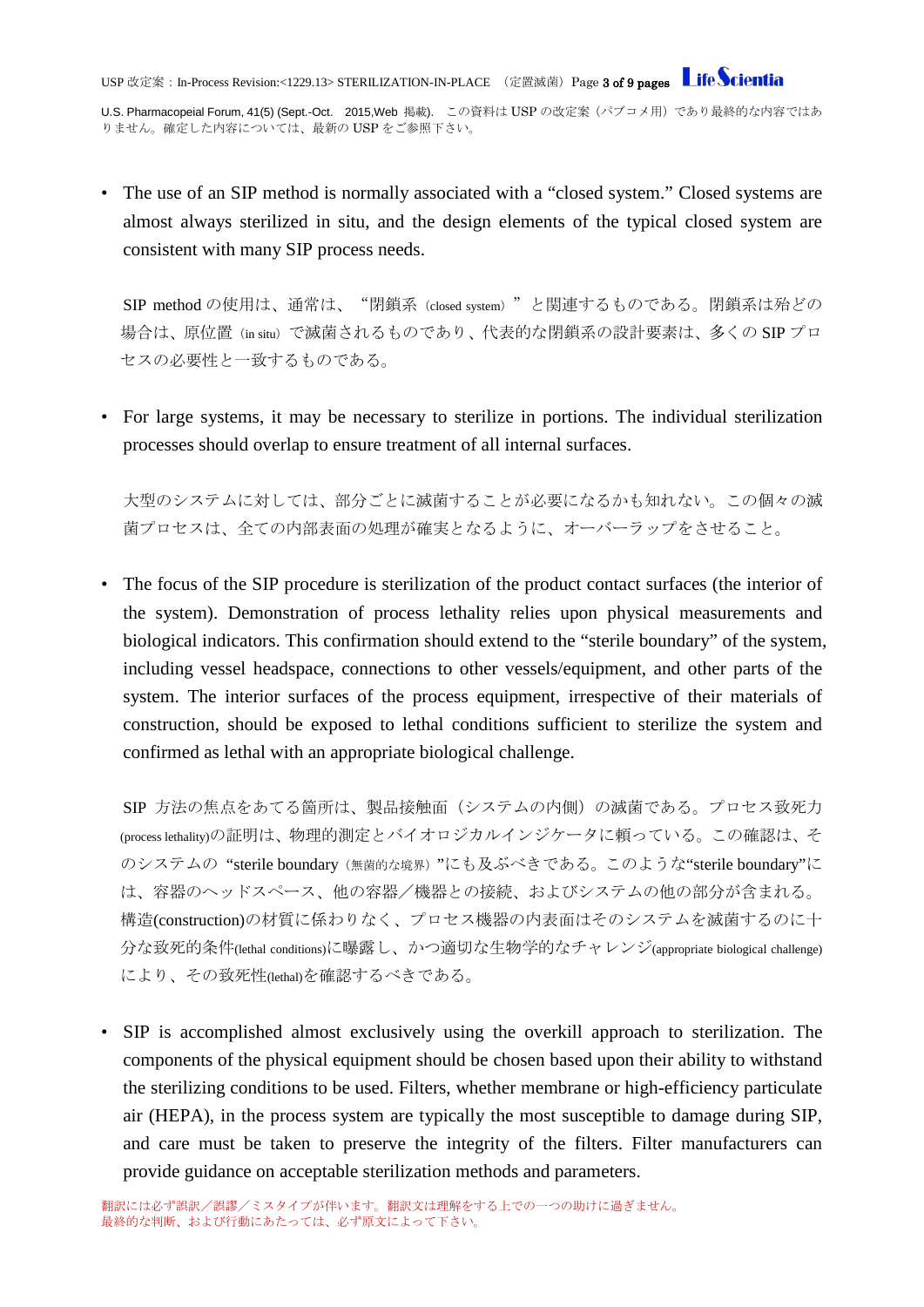USP 改定案: In-Process Revision:<1229.13> STERILIZATION-IN-PLACE (定置滅菌)Page 4 of 9 pages Life Scientia

U.S. Pharmacopeial Forum, 41(5) (Sept.-Oct. 2015, Web 掲載). この資料は USP の改定案 (パブコメ用)であり最終的な内容ではあ りません。確定した内容については、最新の USP をご参照下さい。

SIP は、殆ど例外なく、滅菌のオーバーキル・アプローチを使用して行っている。その物理的な 機器構成は、使用される滅菌条件に耐えることが出来る能力(ability)に基づいて選択されるべき でる。そのプロセスのフィルター(メンブラン、または HEPA)は、SIP 中での最もダメッジを 受けやすい箇所であり、フィルターの完全性を保護するために、注意を払う必要がある。フィル ターの製造業者は、許容される滅菌方法とパラメータについてのガイダンスを提供している。

The absence of specifically designed equipment in which the sterilization process is performed places the bulk of responsibility for design onto the user. SIP systems ordinarily cannot be purchased directly in the way one purchases a steam sterilizer or a dry heat oven. Instead, the system, which was designed for the operating process, may require modification to accommodate the SIP process to be used. The user must assume the role of designer for the process, equipment, and control system.

滅菌プロセスを行う特別の機器が存在しないことは、設計に関しての大部分の責任をユーザーが 負うことになる。蒸気滅菌機あるいは乾熱滅菌機を購入するような方法で、SIP システムを直接 に購入することは出来ない。むしろ、操業するプロセス用に設計されているシステムは、使用す る SIP プロセスを達成するために改造が必要となるであろう。プロセス、機器および管理システ ムのために、ユーザーは、設計者の役割を負わなければならない。

• The system design and operating procedures must provide for an efficient means of introducing and removing the sterilization agent. Establishment of a reliable process sequence is a critical part of the cycle development exercise. The sterilizing agent is normally introduced through a filter on the system that may also serve as a process, purge gas, or vent filter.

システムの設計および運転手順は、滅菌剤(sterilizing agent)の導入と除去についての有効な方法を与え なければならない。信頼出来るプロセスのシーケンスの確立は、SIP サイクルの開発を行う上で の重要な一部である。滅菌剤は、通常、システムのフィルター(プロセス用として、パージ・ガ ス用として、あるいはベントフィルターとして使われるであろう)にも導入を行う。

• At the conclusion of the sterilization process sequence and until ready for use, the system should be pressurized with a purge gas (sterile air or nitrogen are the most common) to prevent the introduction of contaminants to the sterilized system.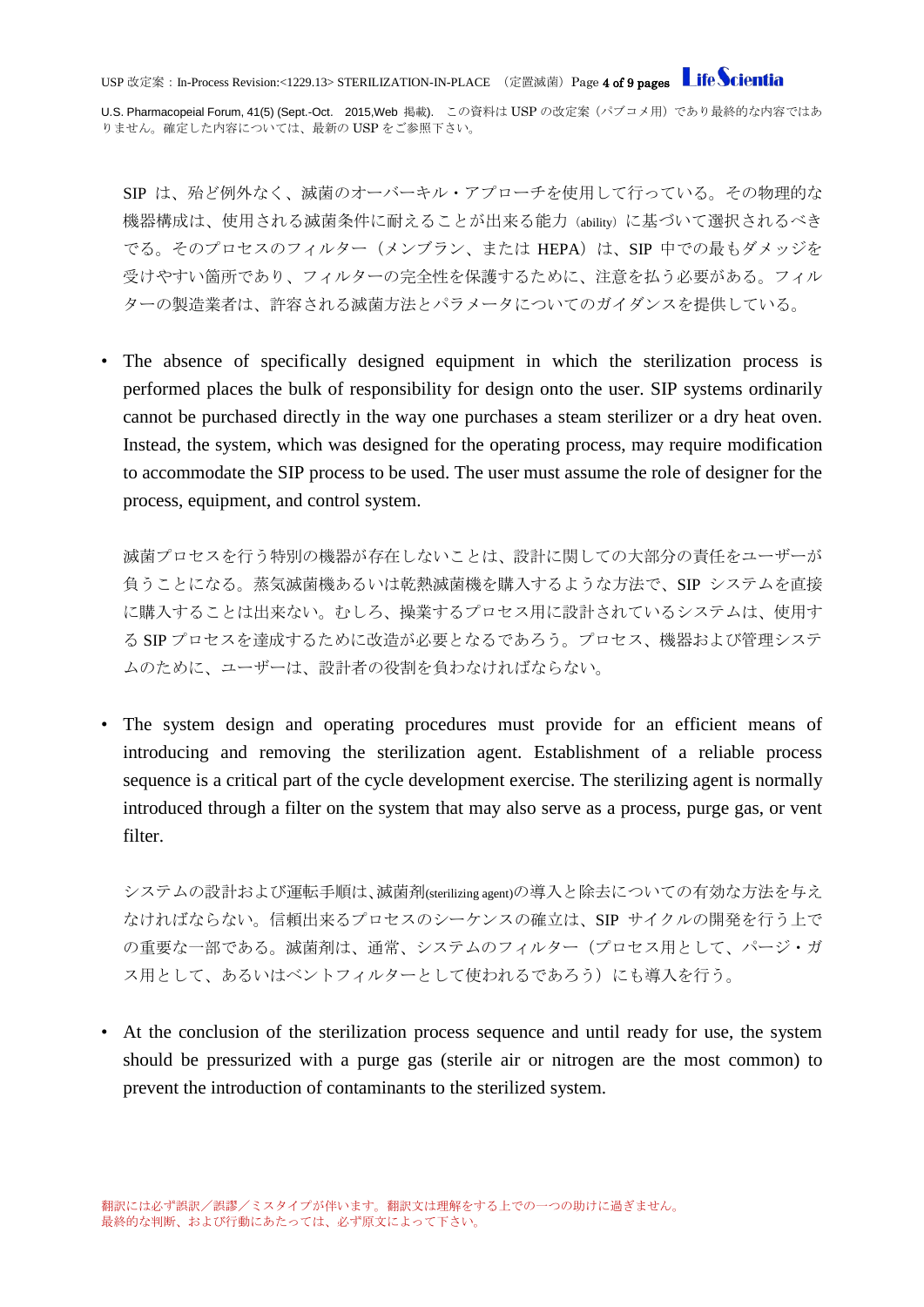USP 改定案: In-Process Revision:<1229.13> STERILIZATION-IN-PLACE (定置滅菌)Page 5 of 9 pages Life Scientia

U.S. Pharmacopeial Forum, 41(5) (Sept.-Oct. 2015, Web 掲載). この資料は USP の改定案 (パブコメ用)であり最終的な内容ではあ りません。確定した内容については、最新の USP をご参照下さい。

滅菌プロセスの終了時点と、その使用の準備ができるまでは、滅菌済システムに汚染が入って来 ることを防ぐために、パージ・ガス(無菌の空気あるいは窒素が最も一般的である)で、加圧状 態とすべきである。

• The critical process parameters for the SIP process should be recorded as the process is executed. The important parameters may include temperature, pressure, concentration, flow rate, humidity, and time, among others.

SIP プロセスの重要なプロセスパラメータは、そのプロセスを実行と同時に記録すべきである。 重要なパラメータとしては、とりわけ、温度、圧力、濃度、流速、湿度、および時間が含まれる であろう。

### <span id="page-4-0"></span>3. CLOSED SYSTEMS (閉鎖系)

In pharmaceutical manufacturing operations, closed systems are used for various applications including maintenance of large quantities of materials (liquids or powders) in a sterile state; manufacture of biological and synthetic organic active ingredients (especially where microbial absence is essential); and preparation of process equipment for use in sterile drug product manufacturing and filling. The use of closed systems provides superior separation of sterile materials from the surrounding environment. Typically, closed systems are maintained under positive pressure at all times. The characteristics of a closed system that establish its designation as "closed" include the following: $<sup>1</sup>$ </sup>

医薬品製造作業において、閉鎖系は様々な用途に使用されている。これには、無菌状態での大量の 物質(液体または粉末)の保持;生物学的および合成による有機性の主薬の製造(特に、微生物の 存在しないことが必須の要件の場合);および無菌医薬品の製造と充填で使用するプロセス機器の 準備などが含まれる。閉鎖系の使用は、無菌の物質をその周辺環境からの、優れた分離を与える。 一般的に、閉鎖系は、常に陽圧下で保持される。"クローズド"であるとして、その名称を獲得す る閉鎖系の特徴は、以下のものが含まれる:1

- It maintains integrity during all operating periods and under all conditions. 運転期間中および全ての条件下において、完全性が維持される。
- It is sterilized-in-place or sterilized while closed before use. 定置滅菌(sterilized-in-place)がされるか、または使用のクローズドの状態の間に 滅菌がされる。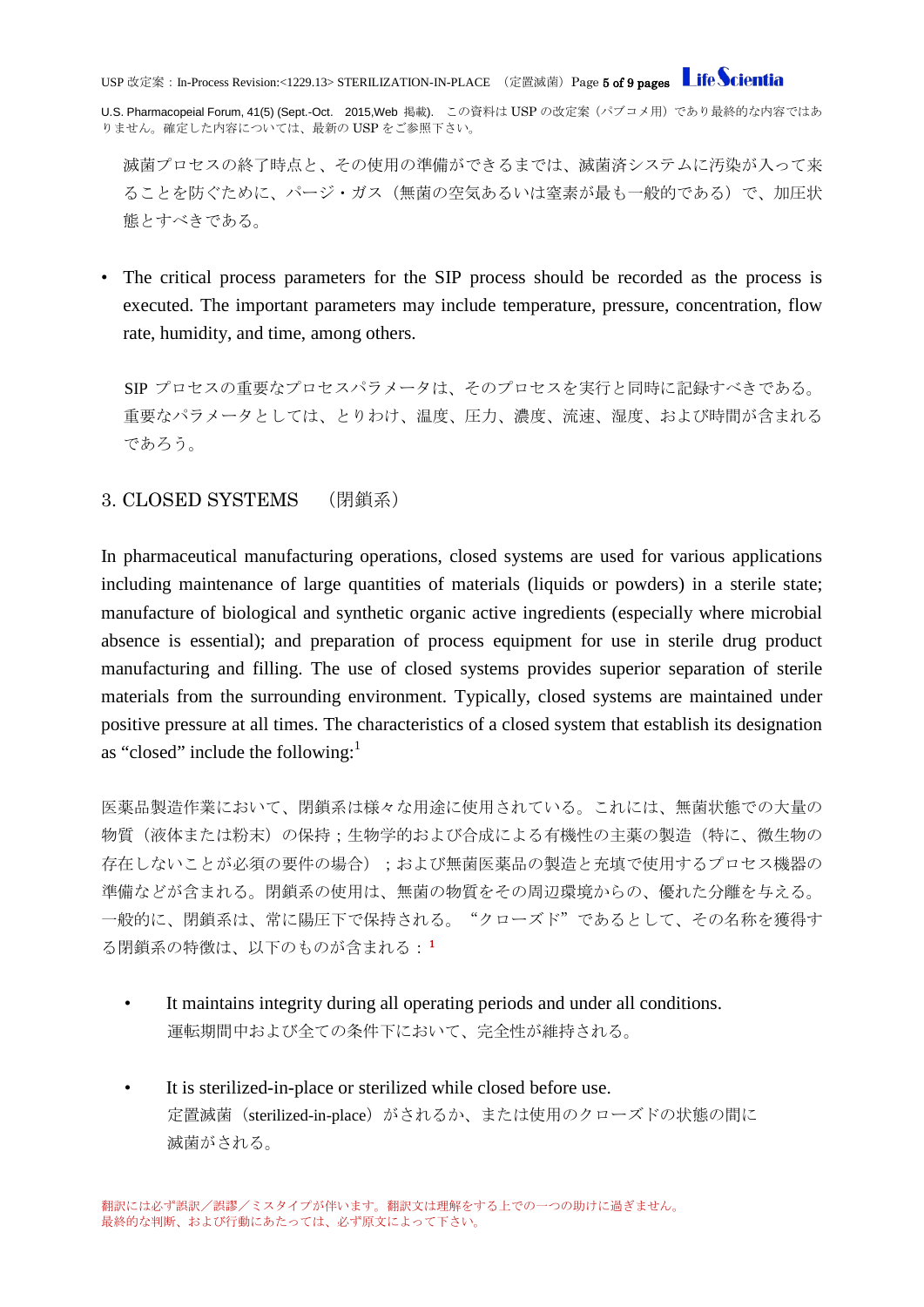U.S. Pharmacopeial Forum, 41(5) (Sept.-Oct. 2015, Web 掲載). この資料は USP の改定案 (パブコメ用)であり最終的な内容ではあ りません。確定した内容については、最新の USP をご参照下さい。

- It can be adapted for materials transfer in and/or out while maintaining its sterile state. 無菌状態が維持されている間に、その内外に、物品の移送を行うことが出来る。 (訳者注:この翻訳文は問題あり)
- It can be connected to other closed systems while maintaining the integrity of all systems. 全てのシステムの完全性が維持されている間に、他の閉鎖系と接続することが出来る。
- It is subject to scheduled preventive maintenance.
	- スケジュールが立てられた形での予防保全がされる。
- It uses sterilizing-grade filters for sterilization of liquid and gas process streams. 液体および気体のプロセス流体(liquid and gas process streams)の滅菌に関して、 滅菌グレードのフィルターを使用する。

### <span id="page-5-0"></span>4. STERILIZATION-IN-PLACE METHODS (定置滅菌法)

<span id="page-5-1"></span>4.1 Moist Heat (湿熱)

The use of saturated steam is the most prevalent method for SIP of large systems. The majority of installations use gravity displacement cycles adapted from those originally used in steam sterilizers (the size and complexity of many systems preclude the use of pre-vacuum cycles). Important considerations include the provision for air removal, condensate discharge, and steam removal post-dwell.<sup>2,3</sup> This method is commonly used for bioreactors, sterile bulk production, holding tank and delivery lines, and other large systems.

飽和蒸気の使用は、大型システムの SIP での最も普及している方法である。大部分の装置は、重力 置換サイクル(gravity displacement cycles)を使用しており、これは、蒸気滅菌機が当初使用していた方式を 採用したものである(大きくかつ複雑な多くのシステムは、プレバキュウムのサイクルの使用が不 可能である)。重要な考慮事項としては、空気の排除、凝縮液の排出、steam removal post-dwell(訳注: 蒸気排出の後半の滅菌保持行程?)の条項が含まれる **2,3**。この方法は、一般的に、バイオリアクター(bioreactors)、 無菌バルク製造(sterile bulk production)、保持タンクと送液ライン(holding tank and delivery lines)およびその他の大 型システムに一般的に使用される。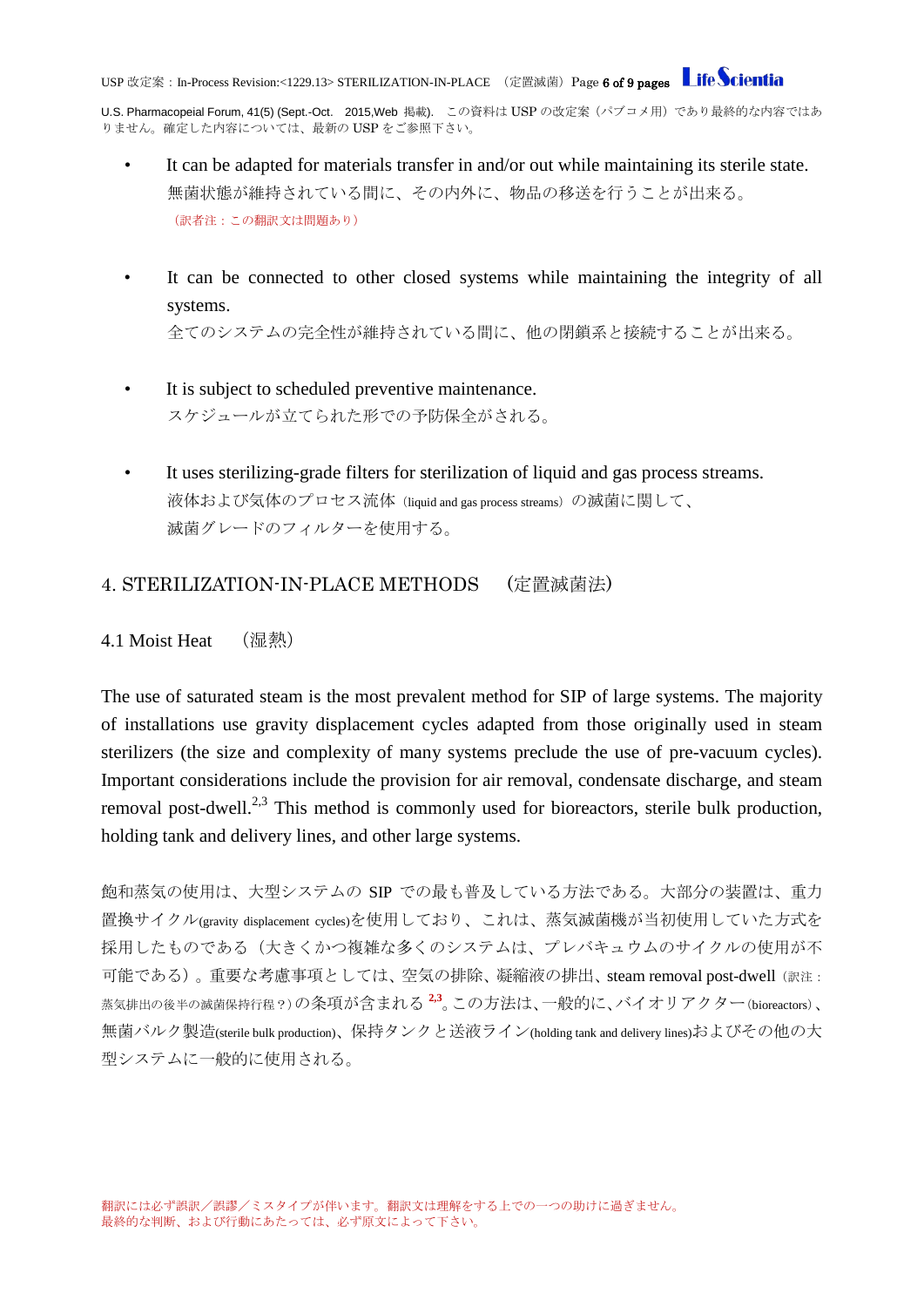USP 改定案: In-Process Revision:<1229.13> STERILIZATION-IN-PLACE (定置滅菌)Page **7 of 9 pages** Life Scientia

U.S. Pharmacopeial Forum, 41(5) (Sept.-Oct. 2015, Web 掲載). この資料は USP の改定案 (パブコメ用)であり最終的な内容ではあ りません。確定した内容については、最新の USP をご参照下さい。

<span id="page-6-0"></span>4.2 Superheated Water (加熱水)

Systems used for Water for Injection and Purified Water can be sterilized by using superheated water (water that is heated above its boiling point and pressurized to maintain it as a liquid) circulating through the system. This method has the ability to sterilize vessels, filters, and other wetted components at the same time.**<sup>4</sup>**

注射用水および精製水を使用するシステムは、そのシステムを循環する過熱水(superheated water ; その沸点以上に加熱し、液体としてそれが保持するために加圧を行った水)を使用することで、滅 菌することが出来る。この方法は、同時に、ベッセル(vessels)、フィルター、その他の湿らせた構成部 品(other wetted components)を滅菌することが出来る **<sup>4</sup>** 。

<span id="page-6-1"></span>4.3 Dry Heat (乾熱)

Dry heat has been used for SIP of spray dryers and their associated material collection systems. The air supply for sterilization in these systems is provided through HEPA filters.

乾熱は、スプレードライヤー(spray dryers)およびその関連する物品の集合システム(associated material collection systems)の SIP に使用されている。これらのシステムの滅菌に使用される空気供給は、HEPA フィルタ ーを通して供給される。

<span id="page-6-2"></span>4.3 Gas(ガス)

Gas-phase SIP has been used for non- and low-pressure-rated process equipment, such as freeze dryers, pre-freezers, process vessels, and other equipment.

気相 SIP (gas-phase SIP) は、凍結乾燥機(freeze dryers)、pre-freezers、プロセスベッセル(process vessels)、およ びその他の機器のような、非加圧のプロセス(non- pressure-rated process)に、および低圧プロセス (low-pressure-rated process)に使用されている。

<span id="page-6-3"></span>4.4 Liquid $(\bar{\mathcal{R}}$ 体)

Liquid chemical sterilization is best suited for liquid-handling systems and can be used only for fully wetted surfaces.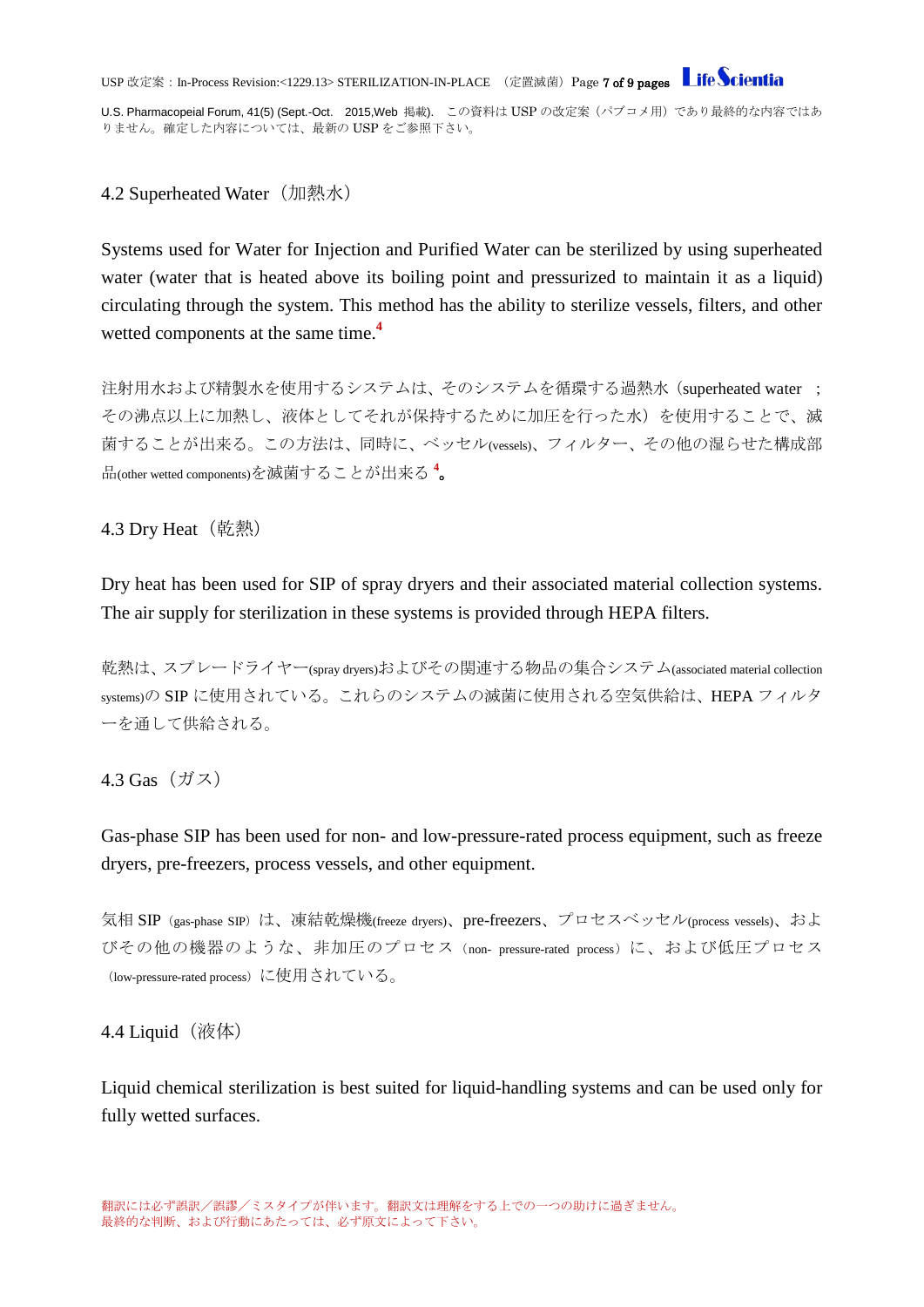USP 改定案: In-Process Revision:<1229.13> STERILIZATION-IN-PLACE (定置滅菌)Page 8 of 9 pages Life Scientia

U.S. Pharmacopeial Forum, 41(5) (Sept.-Oct. 2015, Web 掲載). この資料は USP の改定案 (パブコメ用)であり最終的な内容ではあ りません。確定した内容については、最新の USP をご参照下さい。

液状の化学滅菌は、液体を取扱うシステムに最も適しており、十分に濡れた表面にのみ使用するこ とが出来る。

<span id="page-7-0"></span>4.5 Vapor(蒸気)

Sterilizing vapors have been used for the in situ sterilization of the same types of process equipment as those treated with sterilizing gases. The precautions associated with vapor sterilization described in Vapor Phase Sterilization 〈1229.11〉 are required.

滅菌用ベイパーは、滅菌用ガス(sterilizing gases)での処理と同様に、プロセス用機器の同じタイプの原 位置滅菌(in situ sterilization)に使用されている。Vapor Phase Sterilization (1229.11)に述べられているベイ パー滅菌と関連する注意事項が必要となる。

#### <span id="page-7-1"></span>5. ROUTINE PROCESS CONTROL (日常プロセス管理)

SIP processes are subject to formal controls that maintain a validated state over time. The practices outlined in 〈1229〉 include the general requirements appropriate for all sterilization systems as well as those specific to an individual sterilization method. Sterilization is accomplished by a number of related practices that are essential for continued use of the process over an extended period of time. The essential practices to maintain validated status include calibration, physical measurements, physical integrators or indicators, ongoing process control, change control, preventive maintenance, periodic re-assessment, and training. 2S (USP39)

SIP は、フォーマルな管理を受けることになるが、これは経過期間に亘ってバリデートされた状態を 維持していることを意味するものである。(1229)に概説されている実践内容 (practices) は、個々の滅 菌法に対して特異的であると共に、全ての滅菌システムに対しても適切なものである、一般的な要 求事項を含んでいる。滅菌は多数の関連する実践内容によって達成されるものであり、これは幅広 い時間に亘って当該プロセスの連続的使用に必須のものである(この訳文は検討が必要である)。バリデー トされた状態を維持するための必須の実践内容は、校正、物理的な計測、物理的なインテグレータ またはインジケータ (physical integrators or indicators)、継続的プロセス管理、変更管理、予防保全、定期的 再評価、およびトレーニングがある。 (USP39 版 第二追補)

\_\_\_\_\_\_\_\_\_\_\_\_\_\_\_\_\_\_\_\_\_\_\_\_\_\_\_\_\_\_\_\_\_\_\_\_\_\_\_\_

翻訳には必ず誤訳/誤謬/ミスタイプが伴います。翻訳文は理解をする上での一つの助けに過ぎません。 最終的な判断、および行動にあたっては、必ず原文によって下さい。